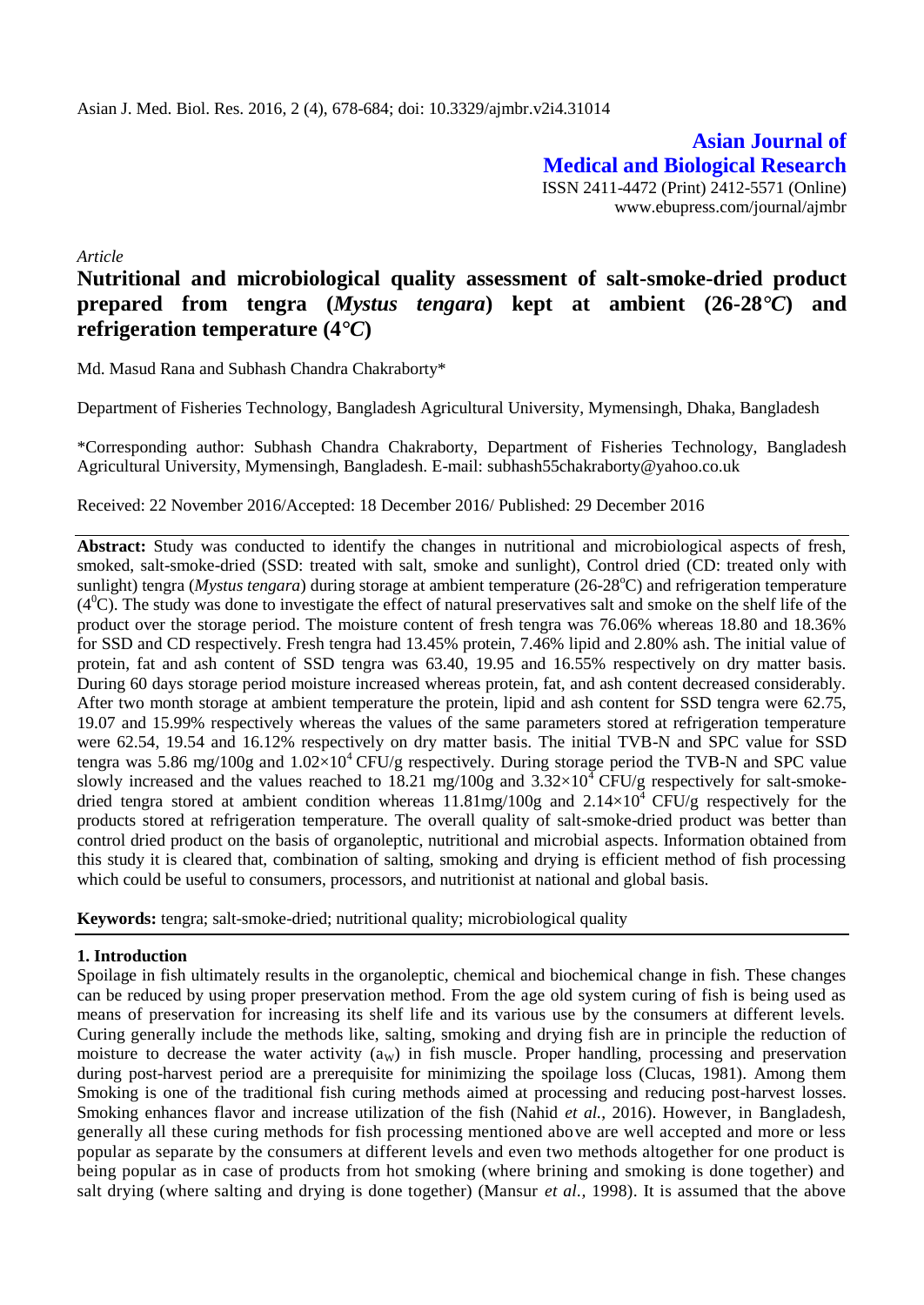mentioned three curing process viz. salting, smoking and drying in combination would produce a new, better quality product probably with a longer shelf-life by significantly reducing water activity in the flesh of fish. This type of product would be much preferred by consumers because of its texture, taste and flavor. In our country salt-smoke-dried fish product is recent addition to the fishery products and preservation of Small Indigenous Species (SIS) fish is a new trend or new kind of research activities in this country. Due to high palatable, taste and rich in nutrients two commercially important variety of Bangladeshi freshwater SIS of fish such as tengra (*Mystus tengara*) have been selected for the present research work. A salt-smoke-dried fish product thus may serve as one of the better-accepted quality fishery products showing a longer shelf life of even more than one year at ambient temperature in a proper packaged container and more than one year which are stored at refrigeration condition. People of the country are being acquainted with different fish products with time. Testing of some smoke cured, salt smoke cured, salt dried fish with native species prepared experimentally showed the consumer's preference for this tasty product as encouraging (Salim *et al.,* 2007). Therefore, considering the possible health risk and the nutritional benefits associated with fish consumption; this study was carried out to complement efforts aimed at ascertaining the effect of smoke-drying on the nutritive value and shelf life of the common (SIS) fish (tengra) which is available and consumed in Bangladesh.

# **2. Materials and Methods**

### **2.1. Sample Collection**

For the preparation of salt-smoke-dried products freshwater fish species, tengra (*Mystus tengara*) was collected as fresh from the Machua bazar, Mymensingh town by direct contract with supplier in the early morning. The collected fresh fish samples were carried in ice stored condition to the laboratory of Fisheries Technology, Bangladesh Agricultural University.

### **2.2. Washing and Dressing of Fish**

At first the fishes were washed in potable water, weighed the whole fish on a sensitive balance then dressed and weighed the dressed fish in the laboratory.

#### **2.3. Brining, Dewatering and air drying**

After draining out water from washed raw materials, the fishes were prepared for salt treatment. The fishes were immersed into a plastic bucket containing 25% salt solution for 5 min ensuring all fishes as completely immersed into salt solution. After brining the fishes were taken out of the salt solution and kept them on a plastic tray for drying at room temperature for about 10 minutes. After air drying the fishes were placed inside the smoking kiln with the help of removable wire mesh tray.

#### **2.4. Smoking**

The lower chamber of the smoking kiln had the facilities of burning saw dust or wood chips on an iron bowl so as to produce a continuous and a homogenous hot smoke. During the smoking procedure, the smoke temperature inside the smoking kiln was recorded by a sensitive thermometer. The desired temperature ranged between 50-55**<sup>0</sup>**C and was maintained manually by controlling the outlet of the smoking chamber. During the smoking operation fishes were turned upside down in the mid period, by using a corrosion free metal tong to make the salt-smoked sample smooth and steady in texture and appearance. After smoking, salt-smoked products (Figure 1) were cooled for 15-20 minutes at room temperature which facilitated to prevent breaking of smoked fish.

# **2.5. Drying Procedure**

Samples were dried with the help of a Ring tunnel dryer. A 6.5 to 7 feet long piece of bamboo was splitted in to 6-7 parts of equal size, having the rear end unsplitted. Several rings (outer rings) were made of split bamboo are by tying up with individual splitted bamboo. Round thin-meshed sieves (*chaluni*) made of bamboo inside the shreds were set and tied at regular distance to give a shape of a robust torpedo. The vertical distance between two sieves was about 1.7 feet. The ring tunnel loaded with salt-smoked fish, same amount of fishes were spreaded on each of the sieves for effective drying. All sides of the tunnel was carefully covered by the polythene except a little hole was kept open at the top of the ring tunnel for exit of hot air and moisture. Temperature inside and outside the ring tunnels during the whole day of drying period of tengra fishes was recorded carefully with the help of a thermometer. The process continued till the completion of drying. For complete drying of tengra took about 18-20 hours so that the final products had moisture level of less than 16-20%.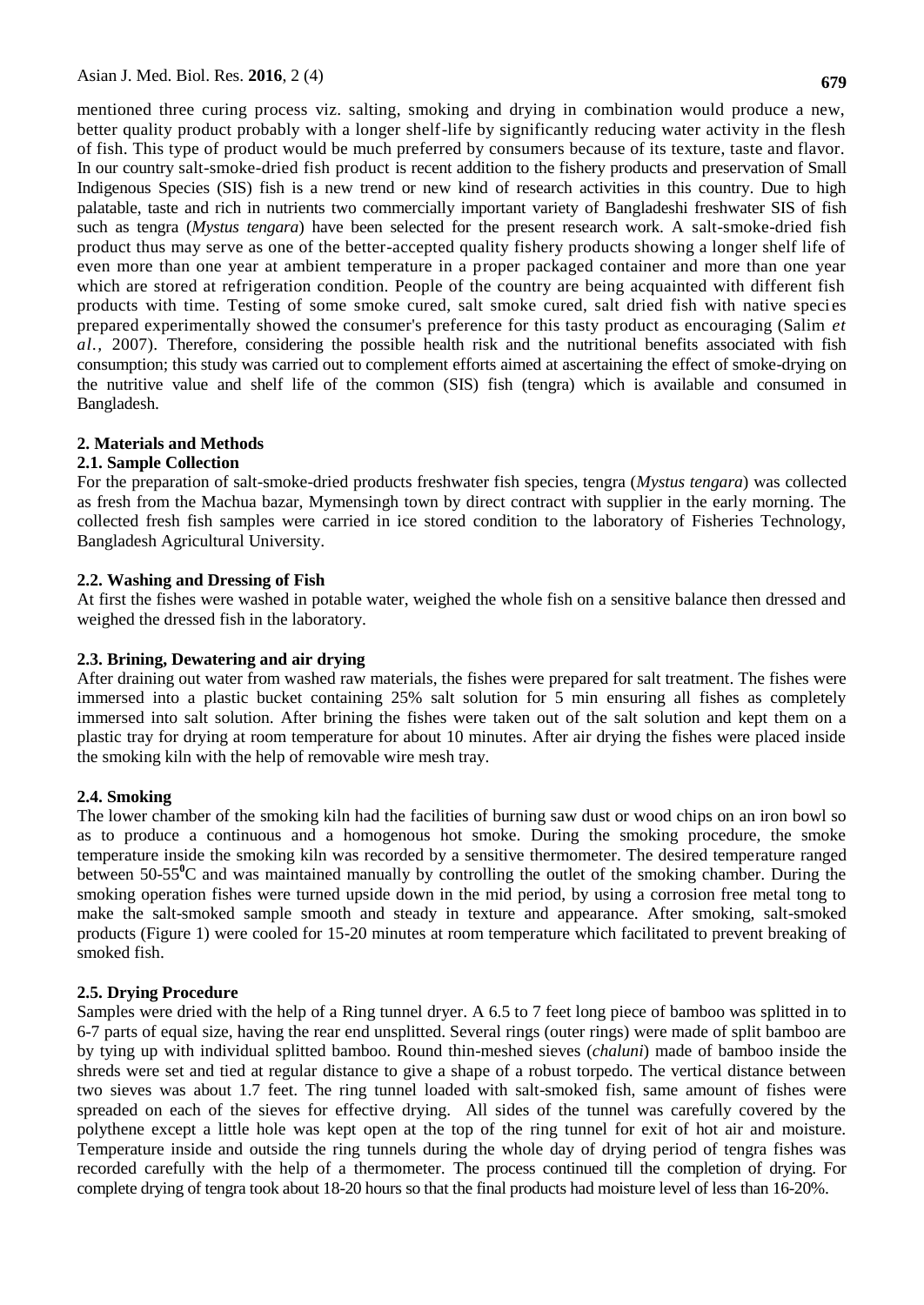



**Figure 1. Salt-smoked tengra fish. Figure 2. Salt-smoke-dried tengra fish.**

# **2.6. Packaging, Leveling and Storage of the salt-smoke-dried fish products**

The Salt-smoke-dried fishes (Figure 2) were packed in polythene bag followed by sealing using an electrical sealing machine (PFS-300) to prevent moisture absorption. Each bag contained about 100g salt-smoke-dried fishes with proper labeling. The packaged fishes were divided into two parts for storage-one part was kept at refrigeration temperature ( $4^0$ C) and other portion kept in ambient temperature (26-28<sup>o</sup>C).

# **2.7. Analysis**

At first the collected fresh fish, smoked fish as well as salt-smoke-dried fish samples were minced and homogenized separately in a grinder for the analysis. For quality and shelf life study sample was analyzed every 15 days interval for both the sample kept at ambient and refrigeration temperature. For analysis of nutritive quality proximate analysis was done by AOAC (1990) method. Total volatile Base Nitrogen (TVBN) and microbiological analysis was done by following standard methods.

# **3. Results and Discussion**

Results obtained from the present study includes the results from biochemical composition includes proximate composition (moisture, protein, fat, ash and TVB-N value).

# **3.1. Changes in proximate composition**

At the time of salt-smoke-drying the percentage of moisture content decreased from their original values and protein, lipid and ash content were increased due to the loss of water from the fish body. This observation is in agreement with the findings of smoke-dried chapila and guchi baim (Nahid *et al*., 2014). Similarly, Smokedrying procedures increased the protein, lipid and ash contents of Kakila and Baim (Nahid *et al.,* 2016).

| Day of             | <b>Products</b>  | Moisture $(\% )$ Protein $(\% )$ Lipid |                  |                  | Ash              | <b>TVB-N</b>     | <b>SPC</b>           |
|--------------------|------------------|----------------------------------------|------------------|------------------|------------------|------------------|----------------------|
| <b>Observation</b> | <b>Name</b>      |                                        |                  | $\frac{9}{6}$    | (%)              | (mg/100g)        | (CFU/                |
|                    |                  |                                        |                  |                  |                  |                  | gm.)                 |
| $\theta$           | Fresh fish       | $76.06 \pm 0.28$                       | $56.18 \pm 0.54$ | $31.16 \pm 0.33$ | $11.69 \pm 0.58$ | $1.94 \pm 0.42$  | $3.84\times10^{5}$   |
| $\overline{0}$     | Salt-smoked fish | $61.09 \pm 0.14$                       | $56.80 \pm 0.21$ | $31.30 \pm 0.57$ | $11.92 \pm 0.15$ | $4.69 \pm 0.22$  | $4.62\times10^{4}$   |
| $\overline{0}$     | <b>SSD</b>       | $18.80 \pm 0.14$                       | $63.40 \pm 0.07$ | $19.95 \pm 0.14$ | $16.55 \pm 0.07$ | $5.86 \pm 0.12$  | $1.02\times10^{4}$   |
| $\overline{0}$     | CD               | $18.36 \pm 0.25$                       | $62.52 \pm 0.13$ | $20.48 \pm 0.38$ | $15.99 \pm 0.34$ | $6.88 \pm 0.05$  | $1.8\times10^{4}$    |
| 15                 | <b>SSD</b>       | $19.0 \pm 0.11$                        | $63.31 \pm 0.12$ | $19.80 \pm 0.17$ | $16.32 \pm 0.07$ | $8.74 \pm 0.63$  | $1.26 \times 10^{4}$ |
| 15                 | CD.              | $18.64 \pm 0.28$                       | $62.41 \pm 0.50$ | $20.22+0.27$     | $15.76 \pm 0.39$ | $13.52 \pm 0.22$ | $2.78\times10^{4}$   |
| 30                 | <b>SSD</b>       | $19.4 \pm 0.03$                        | $63.15 \pm 0.04$ | $19.75 \pm 0.07$ | $16.23 \pm 0.04$ | $11.73 \pm 0.46$ | $1.78\times10^{4}$   |
| 30                 | CD               | $19.50 \pm 0.48$                       | $62.19 \pm 0.41$ | $20.12 \pm 0.55$ | $15.60 \pm 0.10$ | $17.24 \pm 0.61$ | $3.6 \times 10^{4}$  |
| 45                 | <b>SSD</b>       | $21.02 \pm 0.37$                       | $63.05 \pm 0.27$ | $19.25 \pm 0.14$ | $16.03 \pm 0.25$ | $15.34 \pm 0.60$ | $2.62\times10^{4}$   |
| 45                 | CD               | $20.06 \pm 0.14$                       | $61.97 \pm 0.33$ | $19.91 \pm 0.54$ | $15.44 \pm 0.40$ | $19.64 \pm 0.46$ | $4.4 \times 10^{4}$  |
| 60                 | <b>SSD</b>       | $23.43 \pm 0.10$                       | $62.75+0.21$     | $19.07+0.30$     | $15.99 \pm 0.10$ | $18.21 \pm 0.87$ | $3.32\times10^{4}$   |
| 60                 | CD               | $25.86 \pm 0.16$                       | $61.10\pm0.39$   | $18.88 \pm 0.73$ | $15.11 \pm 0.46$ | $21.20 \pm 0.21$ | $1.75\times10^{5}$   |

**Table 1. Nutritional and Biochemical composition of fresh, salt-smoked, salt-smoke-dried and control dried tengra fish stored at ambient temperature (26-28)<sup>0</sup>C.**

##SSD=Salt-smoke-dried, CD=Control dried product (Values are shown on dry matter basis).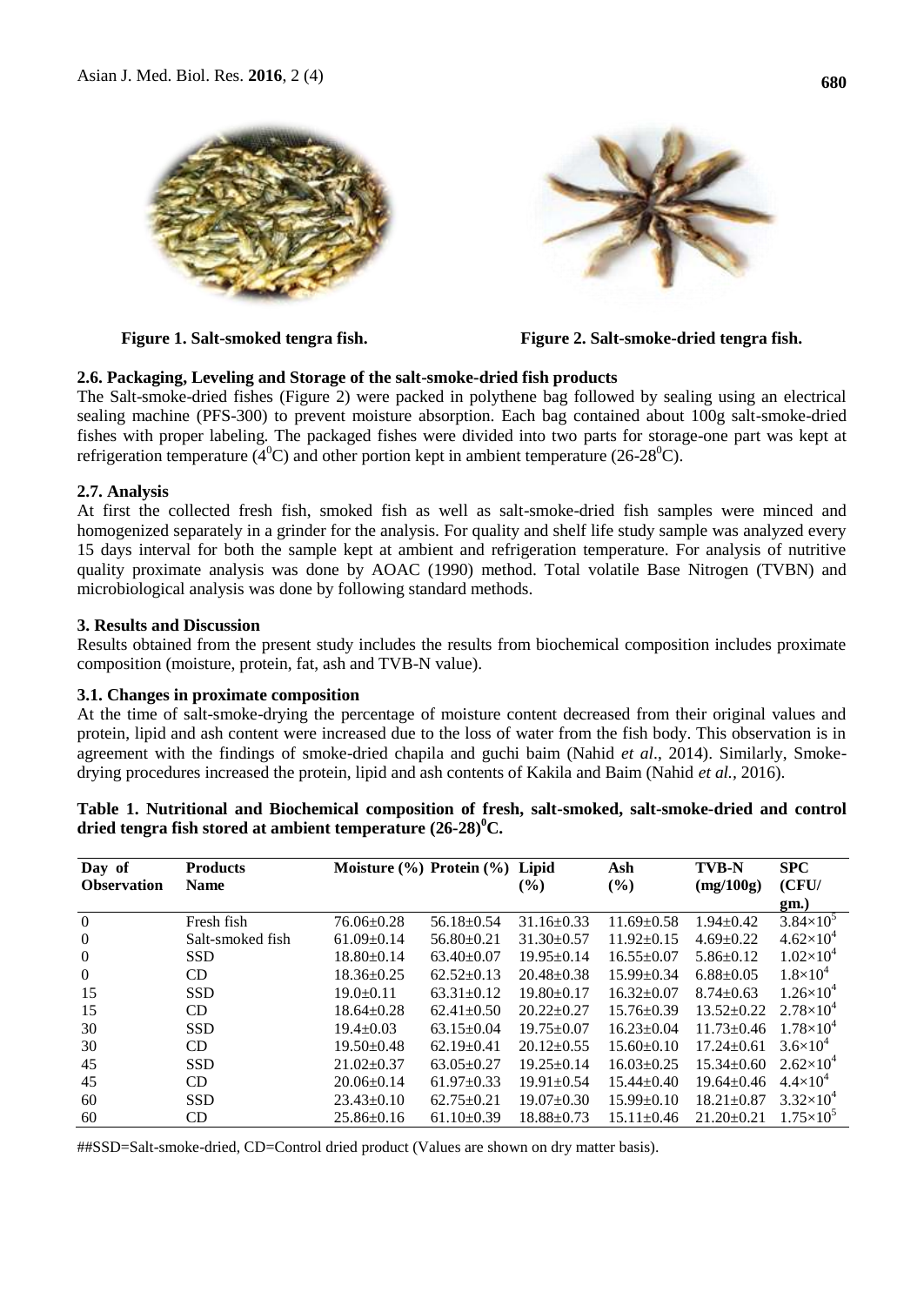**Products Name**

**Day of Observation**

| ıre (4) $^0C$ .           |                               |             |                           |                             |  |
|---------------------------|-------------------------------|-------------|---------------------------|-----------------------------|--|
| <b>Moisture</b><br>$($ %) | Protein $(\% )$ Lipid $(\% )$ | Ash $(\% )$ | <b>TVB-N</b><br>(mg/100g) | <b>SPC</b><br>(CFU/<br>gm.) |  |

|                                                  |  |  |  |  |  |  | Table 2. Nutritional and Biochemical composition of salt-smoke-dried and control dried tengra fish |  |  |  |
|--------------------------------------------------|--|--|--|--|--|--|----------------------------------------------------------------------------------------------------|--|--|--|
| stored at refrigeration temperature $(4)^{0}C$ . |  |  |  |  |  |  |                                                                                                    |  |  |  |

0 Fresh fish  $76.06\pm0.28$   $56.18\pm0.54$   $31.16\pm0.33$   $11.69\pm0.58$   $1.94\pm0.42$   $3.84\times10^{5}$ 0 Salt-smoked fish  $61.09\pm0.14$   $56.80\pm0.21$   $31.30\pm0.57$   $11.92\pm0.15$   $4.69\pm0.22$   $4.62\times10^4$ <br>0 SSD  $18.80\pm0.14$   $63.40\pm0.07$   $19.95\pm0.14$   $16.55\pm0.07$   $5.86\pm0.12$   $1.02\times10^4$ 0 SSD  $18.80 \pm 0.14$   $63.40 \pm 0.07$   $19.95 \pm 0.14$   $16.55 \pm 0.07$   $5.86 \pm 0.12$   $1.02 \times 10^4$ 0 CD  $18.36 \pm 0.25$   $62.52 \pm 0.13$   $20.48 \pm 0.38$   $15.99 \pm 0.34$   $6.88 \pm 0.05$   $1.8 \times 10^4$ 15 SSD 18.90±0.25 63.28±0.21 19.90±0.38 16.42±0.17 6.24±0.11 1.2×10<sup>4</sup> 15 CD 19.64±0.22 62.32±0.40 19.71±0.30 15.85±0.14 7.24±0.18 1.94×10<sup>4</sup> 30 SSD 19.10 $\pm$ 0.14 63.16 $\pm$ 0.16 19.80 $\pm$ 0.35 16.24 $\pm$ 0.17 7.16 $\pm$ 0.23 1.34 $\times$ 10<sup>4</sup> 30 CD  $20.78\pm0.46$   $62.03\pm0.27$   $18.68\pm0.19$   $15.22\pm0.20$   $9.34\pm0.26$   $2.48\times10^4$ 45 SSD  $19.82 \pm 0.14$   $62.86 \pm 0.37$   $19.71 \pm 0.26$   $16.19 \pm 0.17$   $8.96 \pm 0.41$   $1.66 \times 10^4$ 45 CD 21.48 $\pm$ 0.27 61.57 $\pm$ 0.45 18.42 $\pm$ 0.47 15.11 $\pm$ 0.32 11.45 $\pm$ 0.14 4.5 $\times$ 10<sup>4</sup> 60 SSD 21.20 $\pm$ 0.35 62.54 $\pm$ 0.08 19.54 $\pm$ 0.18 16.12 $\pm$ 0.47 11.81 $\pm$ 0.69 2.14 $\times$ 10<sup>4</sup> 60 CD 22.10 $\pm$ 0.61 60.90 $\pm$ 0.30 17.66 $\pm$ 0.15 14.79 $\pm$ 0.37 15.08 $\pm$ 0.24 1.08 $\times$ 10<sup>5</sup>

##SSD=Salt-smoke-dried, CD=Control dried product (Values are shown on dry matter basis).

The moisture content can be used as one of indicators to the rate at which deterioration occurred in the products resulting in the early decomposition. In the present study, the moisture content of salt-smoke-dried and control dried tengra fish rose from 18.80 to 23.43% (60 days); from 18.36 to 25.86% (60 days) and from 18.80 to 21.20% (60 days); from 18.36 to 22.10% (60 days) respectively for the product stored at room temperature and refrigeration temperature (Table 1& Table 2). Moisture content increased in these types of products due to the absorption of moisture from surrounding since there was no re-drying during storage period (Darmola *et al.* 2007). The moisture content of smoke-dried chapila, kakila and baim fish rose 12.36 to 14.05%, 11.69 to 13.93% and 8.22 to 15.37% respectively during storage at room temperature which is more or less similar with the present study (Nahid *et al*., 2016).

Fish protein is of high quality and contains sufficient amounts of all the essential amino acids required by the body for growth, maintenance of lean muscle tissue and active metabolism (Talabi, 1995). In this experiment, protein content increased in salt-smoke-dried product prepared from tengra fish, when compared with fresh fish, it was suggested that the protein nitrogen was not lost during smoke-drying methods (Puwastien *et al*., 1999). It was found in the Present study that in fresh processed condition protein content of salt-smoke-dried (SSD) and control dried (CD) tengra was 63.40 and 62.52%, respectively on dry matter basis. The protein content of salt-smoke-dried (SSD) and control dried (CD) tengra decreased to 62.75 and 61.10%, respectively on dry matter basis after two month storage at ambient temperature (Table 1  $\&$  Table 2). After two month stored at refrigeration temperature the protein content of salt-smoke-dried control dried tengra showed a small decrease to 62.54 and 60.90% on dry matter basis, respectively (Table 2). In storage condition, the protein content decreased significantly with the time due to water soluble protein diffused out to the surrounding for exosmosis (Hasan *et al.*, 2013). Darmola *et al.* (2013) found the decreasing trend of protein content in hot smoked *C. gariepinus* during storage period which is more or less similar with the present findings. Also, Nahid *et al.,* 2016 observed the decreasing trend of protein content in smoke-dried chapila, kakila and baim during storage period which is in line with the present research findings.

The initial lipid content of salt-smoke-dried tengra was high compared to the fresh fish. Lipid content of saltsmoke-dried (SSD) and control dried (CD) tengra was 19.95 and 20.48%, respectively on dry matter basis, immediately after preparation. However during the study period (60 days) lipid content of the samples slowly decreased from their initial values, this was due to the inverse relationship between moisture and fat content. After two month storage at ambient temperature lipid content of salt-smoke-dried and control dried tengra was decreased from 19.95 to 19.07 and from 20.48 to 18.88%, respectively on dry matter basis (Table 1). On the other hand, products stored at refrigeration temperature lipid content of salt-smoke-dried and control dried tengra was found to be decreased from 19.95 to 19.54 and from 20.48 to 17.66%, respectively on dry matter basis (Table 2). Similar decreasing trend of lipid content was found in salt and garlic treated smoke-dried chapila and guchi baim (Nahid *et al.,* 2014).

Ash content of salt-smoke-dried and control dried fish samples was higher than that of fresh fish. Salan *et al.*, 2006 observed increase of ash content in smoked *C. gariepinus* due to the loss of humidity and the significant reduction of moisture content during smoking and drying. Ash content of the products slowly decreased with the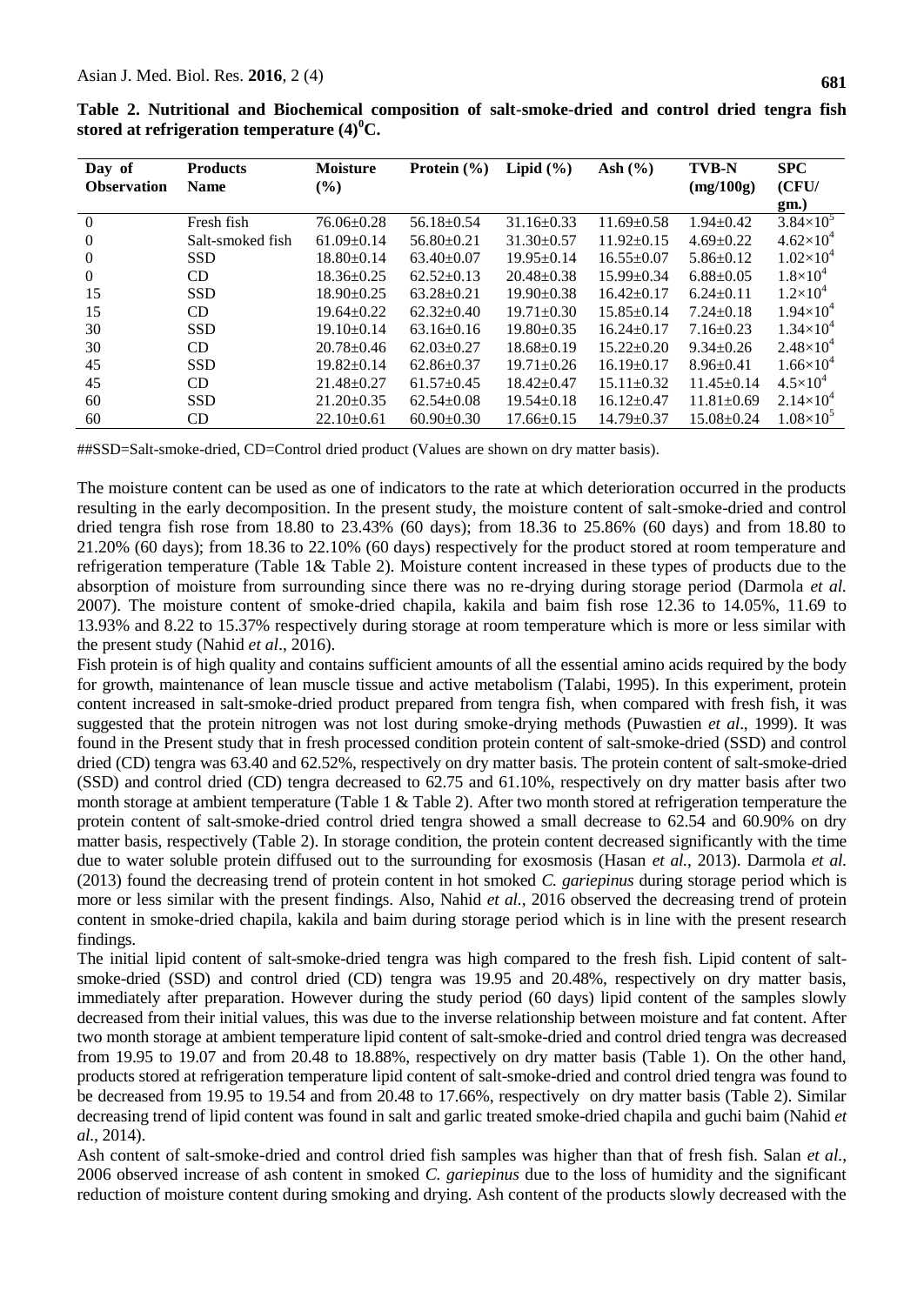extension of storage period. After two month storage at ambient temperature ash content of salt-smoke-dried and control dried tengra was found to decrease to 15.99 and 15.11% respectively. On the other hand, samples kept 60 days at refrigeration temperature, ash content of salt-smoke-dried (SSD) and control dried (CD) tengra was decreased to 16.12 and 14.79%, respectively. The ash content changes with the time of storage due to absorbance of moisture and loss of protein (Hasan *et al.,* 2013). Nahid *et al*., 2014 found that the ash content of salt and garlic treated chapila and guchi baim was decreased during the storage period which is similar with the present study.

#### **3.2. TVB-N (mg/100g) value**

In this study the higher value of TVB-N were reported in fresh salt-smoke-dried, control dried tengra compared with fresh fish (Figure 3). TVB-N content of salt-smoke-dried and control dried tengra was 5.86 and 6.88 mg/100g, respectively in fresh processed condition. It was found a continuous increase of TVB-N value of smokedried products throughout the storage period which could be due to gradual degradation of the initial protein to more volatile product such as total base nitrogen (Darmola *et al.,* 2007). The TVB-N value for the products stored at ambient temperature was varied between 5.86 ( $1<sup>st</sup>$  day) to 18.21 mg/100g (60 day) for salt-smoke-dried tengra, 6.88 ( $1<sup>st</sup>$  day) to 21.20 mg/100g (60 day) for control dried tengra. On the other hand products stored at refrigeration temperature the TVB-N values were found varied between 6.88 ( $1<sup>st</sup>$  day) to 15.08 mg/100g (60 day) for control dried tengra, 5.86 ( $1<sup>st</sup>$  day) to 11.81 mg/100g (60 day) for salt-smoke-dried tengra (Figuire 3). Increase in final values of TVB-N in this study was similar to the result of Hasan *et al.* (2006) who reported that the TVB-N values of the dried products from rotary dryer ranged from 10.64 mg/100g to 17.52 mg/100g with lowest in mola dried in rotary dryer in room condition and highest in tengra dried in rotary dryer under direct sunlight. Pearson (1982) recommended that the limit of acceptability of TVBN in fish is 20 to 30 mgN/100 g, while Kirk and Sawyer (1991) suggested a value of 30 to 40 mgN/100 g as the upper limit. Increase in final values of TVB-N in this present research work is similar with the other researcher (Abolagba, 2008 and Trinidad, 1986).



**Figure 3. Changing pattern of TVB-N content (mg/100g) of tengra with different treatments stored at ambient (26-28°C) and refrigeration (4°C) temperature.**

#### **3.3. Microbiological Quality**

Bacterial load in fresh tengra was found  $3.84\times10^5$  CFU/g, after smoking bacterial load reduced to  $4.62\times10^4$  CFU/g (Figure 4). This is due to the bacteriostatic and bactericidal effect of wood smoke, heat generation from smoke and also reduction of moisture content in fish body. The initial bacterial load was  $1.02\times10^4$  and  $1.8\times10^4$  CFU/g for saltsmoke-dried and control dried tengra, respectively. The bacterial load increased slowly with the progress of storage time and the value of Standard Plate Count (SPC) at the 60 day was  $3.32 \times 10^4$  and  $1.74 \times 10^5$ CFU/g for saltsmoke-dried and control dried tengra, respectively. On the other hand value of SPC for the products stored at refrigeration temperature was found changed to  $2.14 \times 10^4$  and  $1.08 \times 10^5$  CFU/g for salt-smoke-dried and control dried tengra, respectively (Figure 4). As the duration of storage increased the processed fish might have absorbed small amounts of moisture from surrounding atmosphere providing enabling environment for microbial growth (Eyo, 2006). Total viable counts (TVC) of smoke-dried fish samples were increased with increase in duration of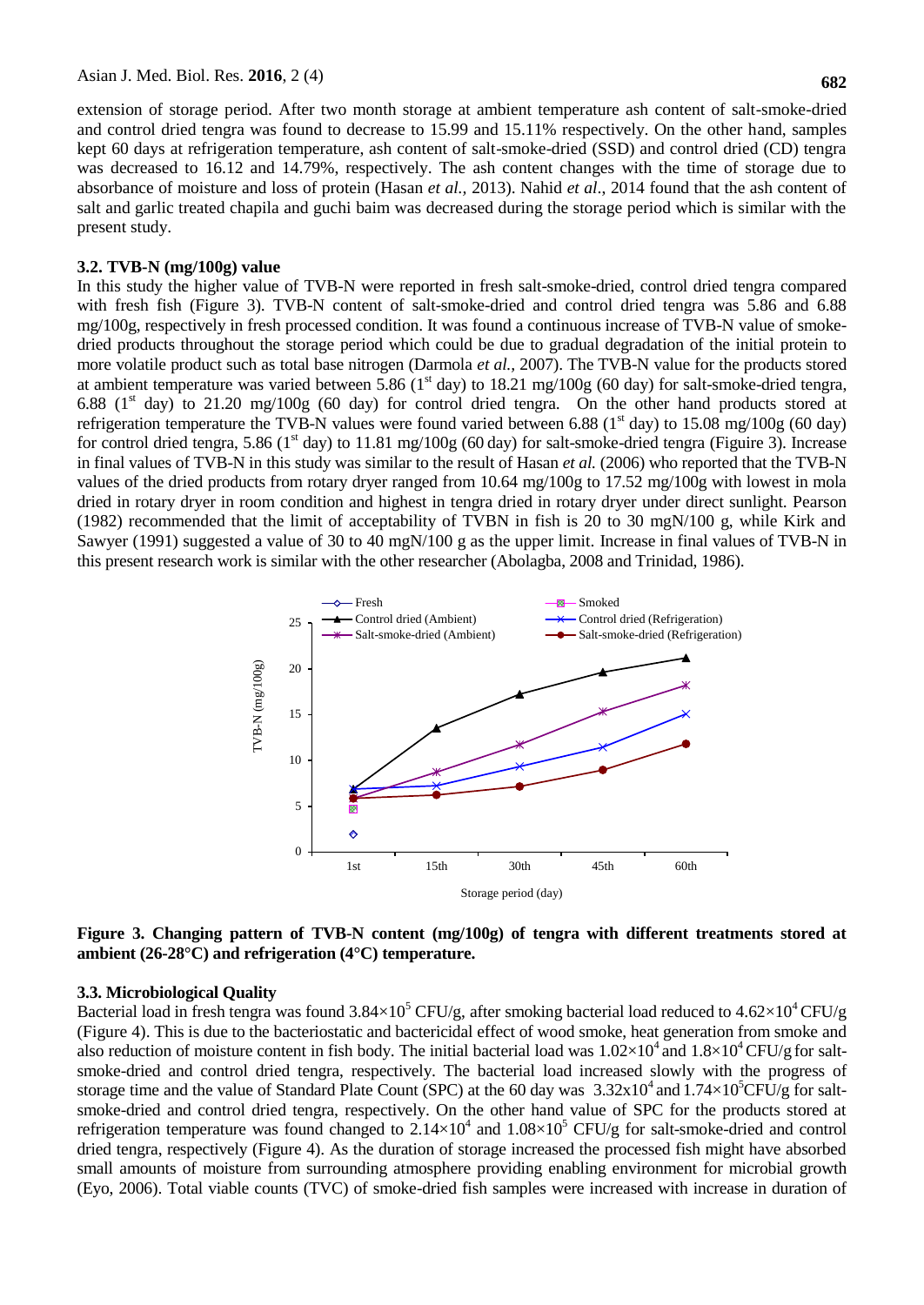storage due to growth and multiplication of the microbes (Bilgin *et al.,* 2008). Zaki *et al.* (1976) that reported the total bacterial count decreased after drying, owing to the high salt content and the presence of reduced free water in fish tissues and Coliforms were not present after drying.



**Figure 4. Changing pattern of bacterial load (log CFU/g) of tengra with different treatments stored at ambient (26-28°C) and refrigeration (4°C) temperature.**

Hasan *et al.* (2006) showed that the bacterial load of traditional, rotary and solar tunnel dried products (mola, tengra and katcki), were in the range of 1.43 x  $10^8$  to 2.89  $\times$  10<sup>8</sup> CFU/g, 1.91  $\times$  10<sup>8</sup> to 2.84 $\times$ 10<sup>8</sup> CFU/g and  $1.95 \times 10^8$  to 2.59 $\times 10^8$  CFU/g, respectively. The present experiment with tengra also provides more or less similar result with the findings of the above studies.

# **4. Conclusions**

The present study showed the basic nutritional information on freshwater small fish; tengra, it also provides a possible application of salt-smoke-drying as an efficient drying for fish preservation especially in developing countries like Bangladesh where all the required sophisticated storage equipment is not available. The biochemical and microbiological analysis proved that the overall quality of salt-smoke-dried tengra was best after two month storage at ambient and refrigeration temperature even in normal packaged condition. Saltsmoke-dried SIS (tengra) produced in smoking kiln followed by drying in ring tunnel dryer can be stored in polythene package at ambient and refrigeration temperature for more than two months without any quality loss, however the salt-smoke-dried SIS products stored in refrigeration temperature can provide much longer shelflife by minimizing the moisture uptake and bacterial load. It was observed that the use of salt and smoke comparatively had a special smoky flavor with good texture in the product. The product made by this process in ring tunnel showed a better hygienic aspect by shortening the drying period of fish.

#### **Acknowledgements**

The authors would like to thank BAURES, Bangladesh Agricultural University, Mymensingh for funding to carry out this research work successfully.

#### **Conflict of interest**

None to declare.

#### **References**

Abolagba OJ and SJ Osifo, 2008. The effect of smoking on the chemical composition and keeping qualities of cat fish Heterbranchus bidorsalis usingtwo energy sources. J. Agri., - Fort. and Fish. (JAFF)., 5: 27-30.

AOAC, 1990. Official method of analysis. Association of Official Agricultural Chemists W. Horwitz (Editor) 12~ ED. Washington.